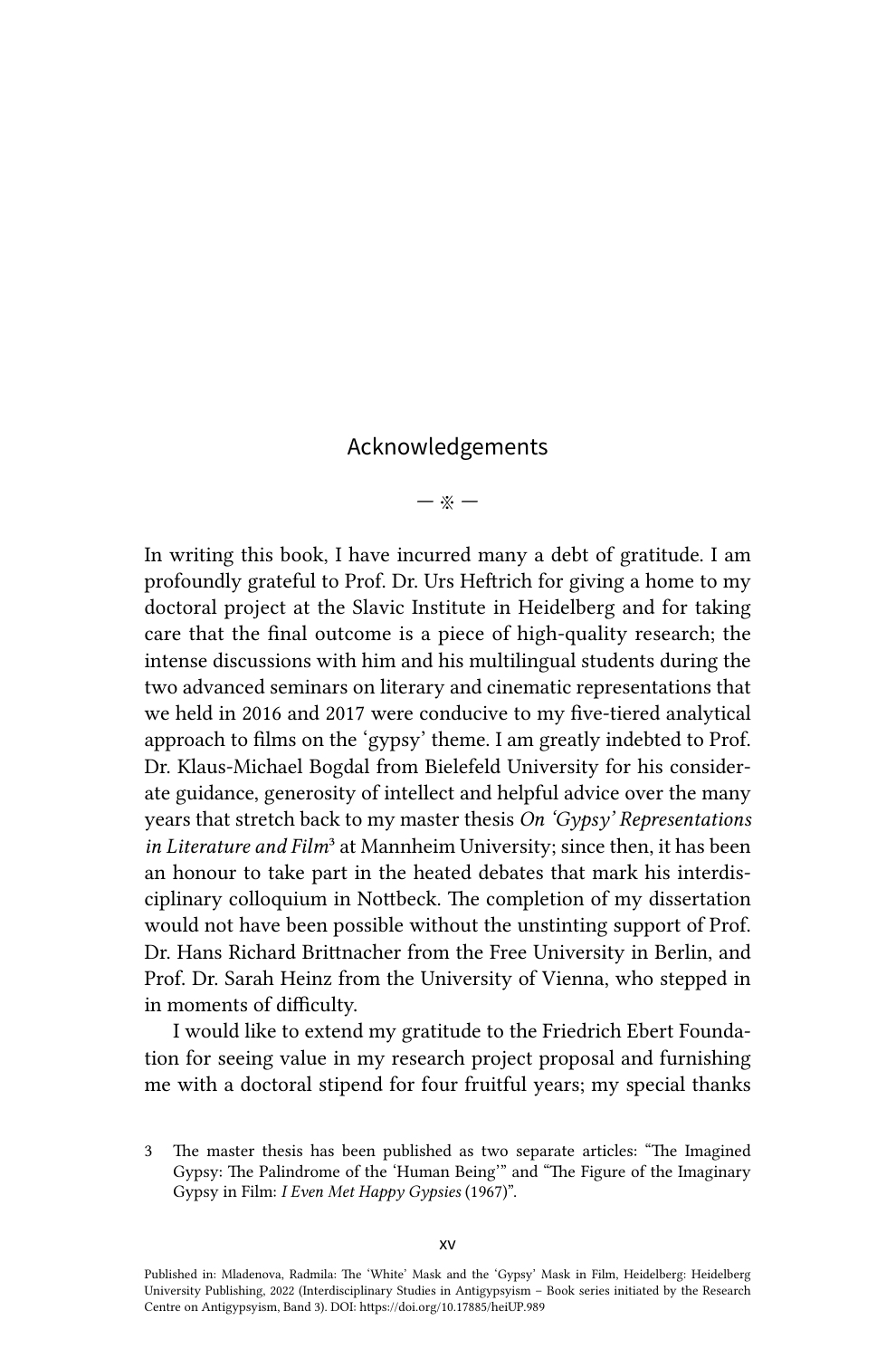go to Prof. Dr. Rolf Hüper, Kathrein Hölscher, Beate Eckstein and Dr. Rainer Fattmann for their warmth and wide-ranging support that has opened many an unexpected door.

I also wish to thank Silke Ronneburg and Diana Kluge from the Deutsche Kinemathek in Berlin, Gaby Babić from the goEast Festival of Central and Eastern European Film in Wiesbaden, Martin Hofmann and Daniela Ott from the Documentation Centre of German Sinti and Roma in Heidelberg, as well as Kathleen Dickson and Steve Tollervey from the British Film Institute in London for the access to their archives, and Madeleine Schlawitz from the Danish Film Institute in Copenhagen for the high-resolution image and permission to use the film still from *Zigeuneren Raphael* (1914, Dir. unknown) on the cover of this book. I am grateful to Emran Elmazi for propelling the film series *Facts*/ *Fictions: Humans in the Lens of the Camera,* which I curated and jointly coordinated with Tobias von Borcke at the Berlin Educational Forum against Antigypsyism in 2017 and 2018. My thanks also go to Heleen Gerritsen and Dr. Barbara Wurm for shining a light on the topic "Constructions of the Other: Roma in the Cinema of Central and Eastern Europe" during the 2019 edition of the goEast Symposium, to which I was glad to contribute with my research findings and a public lecture. I am thankful to Rebecca Heiler for providing a platform for my research in the framework of the goEast project OPPOSE OTHERING! in 2017. Thanks to Prof. Dr. Frank Engehausen from Heidelberg University, I had the opportunity to discuss some of my findings with an audience of history students at Heidelberg's Colloquium for Contemporary and Public History. Thanks to Dr. Margareta Matache, I was able to first present my critical approach to 'gypsy'-themed films at the international conference "Culture Beyond Borders" at Harvard in April 2017, and thanks to the editors Dr. Ismael Cortés Gómez and Dr. Markus End, my paper (a very early version of Chapter Four here) was later published in the anthology *Dimensions of Antigypsyism in Europe* (ENAR, 2019).

I am exceedingly grateful to Herbert Heuss and Jonathan Mack from the Central Council of German Sinti and Roma for backing both the international conference on "Antigypsyism and Film" – designed and organised by Tobias von Borcke, Pavel Brunssen, Markus End, Anja Reuss and myself in Berlin in February 2018 – and its outcome, the bilingual anthology *Antigypsyism and Film*/*Antiziganismus und Film* (heiUP, 2020). I would like to extend a special word of thanks to Elaine Burrows, Valentina Christova, Sergey Glinkov, Daniela Gress, Martin Holler, Dr. William Hope, Diana Ivanova, Dr. David Jara, Radu